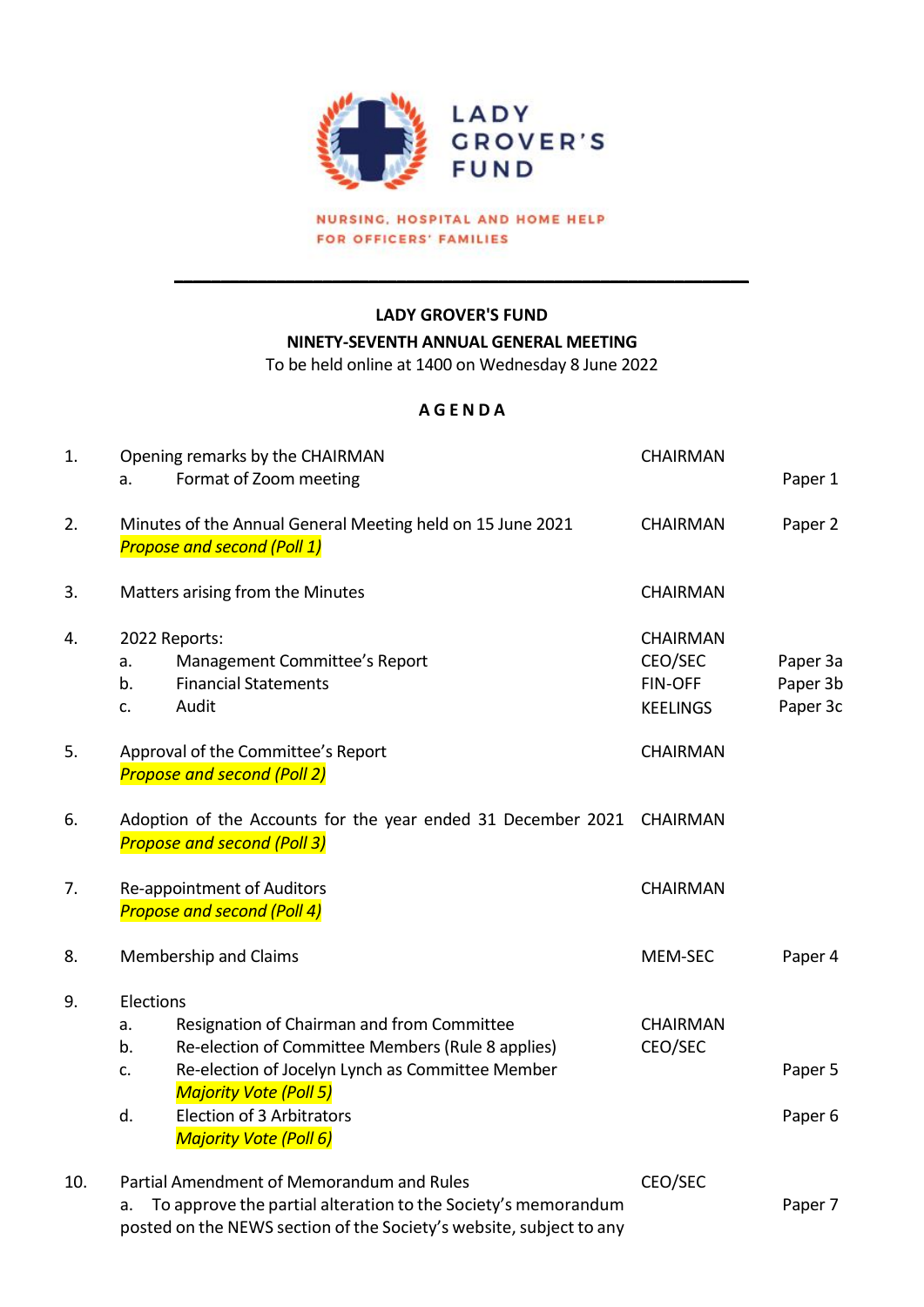amendments thereto that may be required by the Financial Conduct Authority, such partial alteration to take effect on 22 December 2022; and

b. To approve the partial alteration to the Society's rules posted on the NEWS section of the Society's website, subject to any amendments thereto that may be required by the Financial Conduct Authority, such partial alteration to take effect on 22 December 2022. *Majority Vote (Poll 7)*

11. Any Other Business **CHAIR-DSG** 

12. Closing Remarks **CHAIR-DSG** 

Paper 8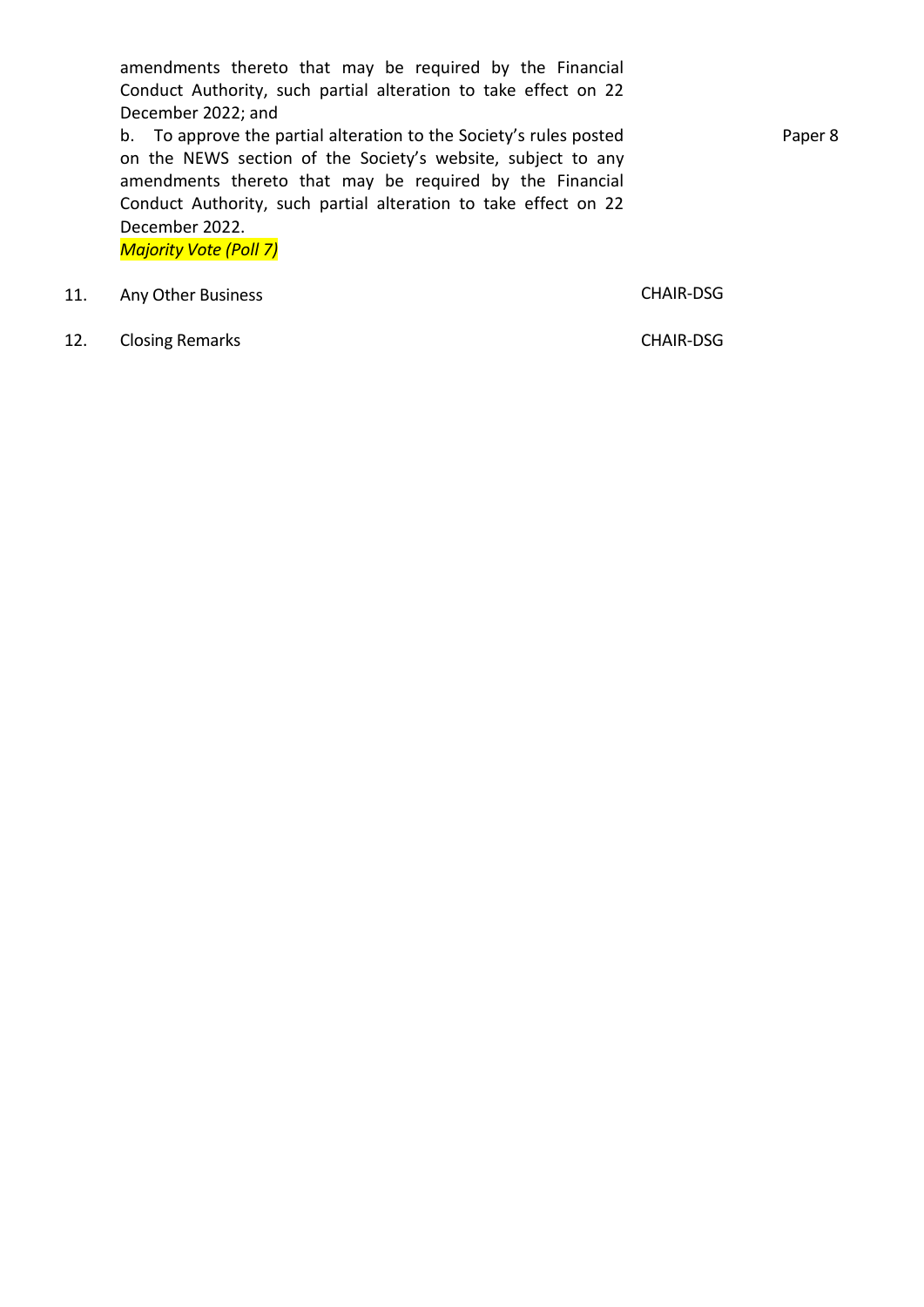

NURSING, HOSPITAL AND HOME HELP FOR OFFICERS' FAMILIES

## **PARTIAL ALTERATION OF MEMORANDUM**

 $\overline{\phantom{a}}$  , and the contract of the contract of the contract of the contract of the contract of the contract of the contract of the contract of the contract of the contract of the contract of the contract of the contrac

Clause 3.1(a), line 1

Delete the words "Head B, class 2 and"

Signature of the Secretary:

This alteration is intended to take effect on 22 December 2022